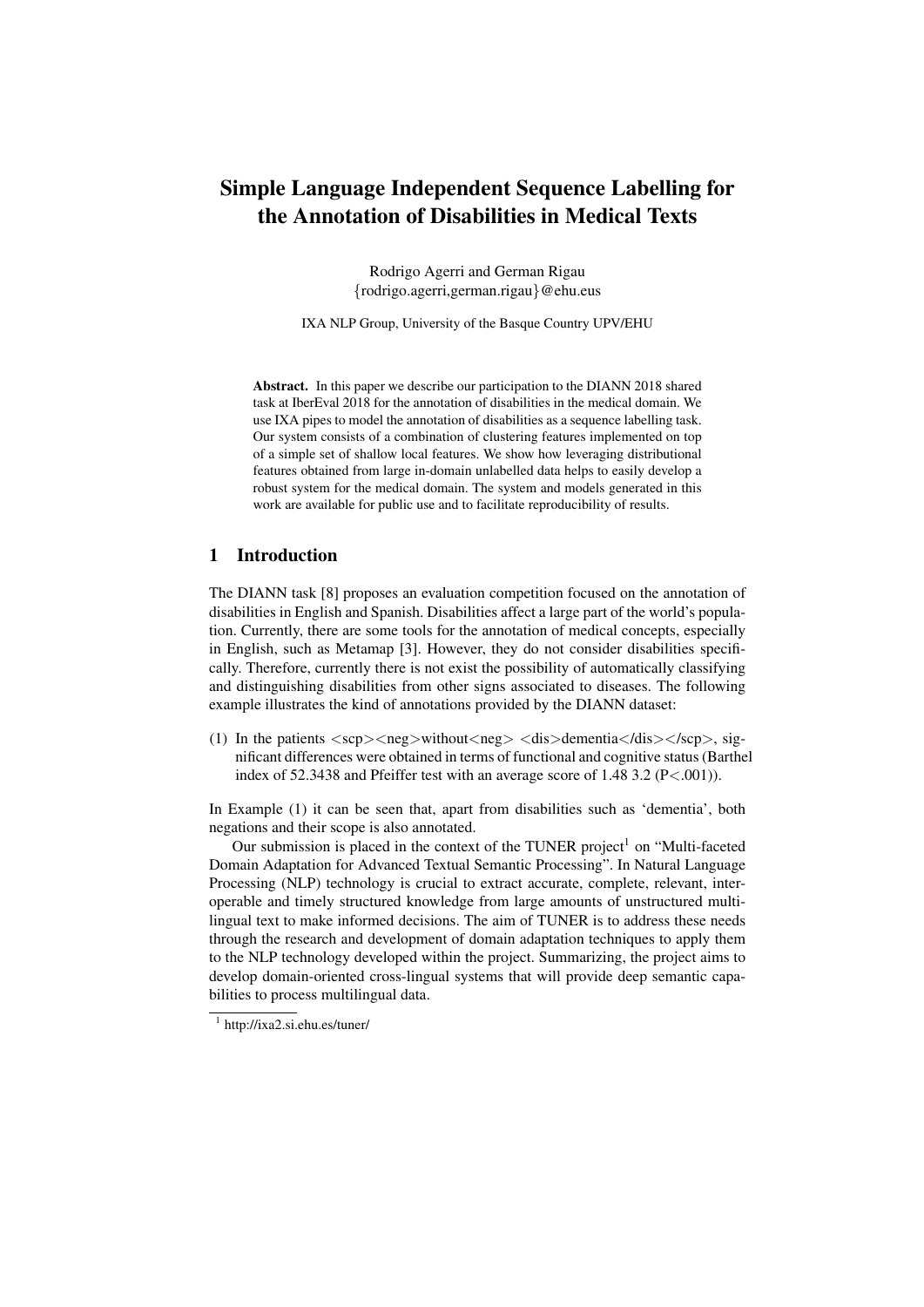In this setting, we take an existing sequence labelling system developed for Named Entity Recognition (NER) on newswire text [2] and we experiment on the domain adaptation of such system by including, via semi-supervision, semantic information automatically obtained from large amounts of unlabelled domain-specific data.

## 2 Methodology

The DIANN task is modelled as a sequence labelling task. In order to do so, we convert an annotated sentence such as the one in Example (1) into the BIO scheme for learning sequence labelling models [12]. Example (2) shows the review in BIO format. Tokens in the review are tagged depending on whether they are at the beginning (B-target), inside (I-target) or outside (O) of the disability and negation expressions:

(2) In/O the/O patients/O without/B-NEG dementia/B-DIS ,/O significant/O differences/O were/O obtained/O in/O terms/O of/O functional/O and/O cognitive/O status/ $O \ldots$ 

Our system learns language independent models which consist of a set of local, shallow features complemented with semantic distributional features based on clusters obtained from a variety of domain-specific data sources. We show that our approach, despite the lack of hand-engineered, language-specific features, obtains competitive results in the present task.

As it can be seen in Example (2), we do not treat the scope of negation, but in a post-processing step, we proceed as follows: if at least a negation and a disability are annotated in a sentence, then the negation is considered to have a wide scope. In other words, if more than one disability appears in the same sentence as a negation, then it is interpreted that the negation affects to every disability present in that sentence.

For our experiments we trained on the training data provide for each language and choose the best settings via 5-fold cross validation. The chosen models were then used to annotated the test data. The datasets were tokenized using the IXA pipes tokenizer [1] without any fine-tuning for the medical domain. The BARR-E background set distributed in the task [9] is leveraged in order to induce clusters for Spanish. For English, we used PubMed Annual Baseline from 2017<sup>2</sup>.

#### 2.1 ixa-pipe-nerc

Our sequence labeling system is *ixa-pipe-nerc*, which aims to establish a simple and shallow feature set, avoiding any linguistic motivated features, with the objective of removing any reliance on costly extra gold annotations (POS tags, lemmas, syntax, semantics) and/or cascading errors if automatic language processors are used. The underlying motivation was to obtain robust models to facilitate the development of NER systems for other languages and datasets/domains while obtaining state of the art results.

<sup>&</sup>lt;sup>2</sup> ftp://ftp.ncbi.nlm.nih.gov/pubmed/baseline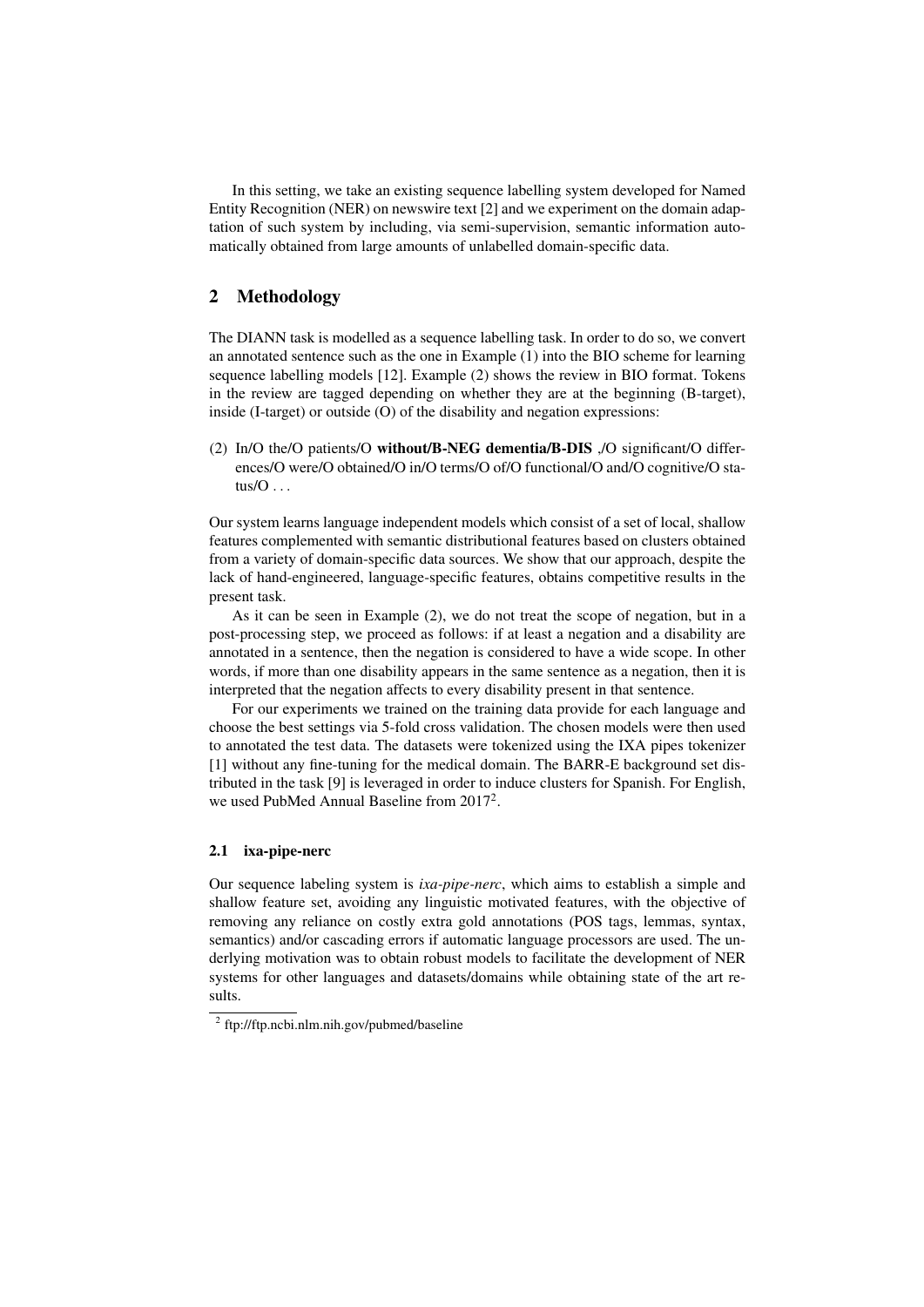The system consists of: (i) Local, shallow features based mostly on orthographic, word shape and n-gram features plus their context; (ii) three types of simple clustering features, based on unigram matching; (iii) publicly available gazetteers. *ixa-pipe-nerc* learns supervised models via the Perceptron algorithm as described by [6]. To avoid duplication of efforts, *ixa-pipe-nerc* uses the Apache OpenNLP project implementation of the Perceptron algorithm<sup>3</sup> customized with its own features. Specifically, *ixa-pipenerc* implements, on top of the local features, a combination of word representation features: (i) Brown [4] clusters, taking the 4th, 8th, 12th and 20th node in the path; (ii) Clark [5] clusters and, (iii) Word2vec [10] clusters, based on K-means applied over the extracted word vectors using the skip-gram algorithm. The implementation of the clustering features looks for the cluster class of the incoming token in one or more of the clustering lexicons induced following the three methods listed above. If found, then we add the class as a feature. The Brown clusters only apply to the token related features, which are duplicated.

The ixa-pipe-nerc tagger includes a simple method to *combine* and *stack* various types of clustering features induced over different data sources or corpora, with state of the art results in newswire Named Entity Recognition [2] and Opinion Target Extraction [11], both in out-of-domain and in-domain evaluations.

#### 3 Experiments

We train ixa-pipe-nerc with the default parameters and features as described in Agerri and Rigau [2] using both BILOU and BIO annotation schemes. The BARR-E background and Pubmed Annual Baseline are used to train Brown, Clark and Word2vec clusters. Tables 1 and 2 show our official DIANN results for English and Spanish, respectively.

The shared task provides partial and exact matching results. For example, for a disability such as "severe cognitive impairment", exact match would be "severe cognitive impairment" whereas a partial matching may be matching one of the terms included in the sequence, such as "cognitive impairment". However, as the released evaluator $4$ only provides exact results, we will limit our discussion to the exact evaluation. The metrics used to evaluate the systems will be precision, recall and their harmonic mean F-measure. For each system, the organizers provided three types of results:

- 1. DIS: Identifying the sequences in the text denoting disabilities.
- 2. ALL: The annotation of negated disabilities, namely, the set of annotations {disability, negation trigger and scope of the negation}.
- 3. JOINT: The joint annotation of disabilities and negation. This evaluation is correct when both negation and disability are correct.

Best results for every setting are obtained using the BILOU encoding scheme<sup>5</sup>. As we expected, using clustering features substantially improves the results, especially in

<sup>3</sup> http://opennlp.apache.org/

<sup>4</sup> https://github.com/diannibereval2018/evaluation

<sup>&</sup>lt;sup>5</sup> The BIO scheme suggests to learn models that identify the Beginning, the Inside and the Outside of sequences. The BILOU scheme proposes to learn models Beginning, the Inside and the Last tokens of multi-token chunks as well as Unit-length chunks.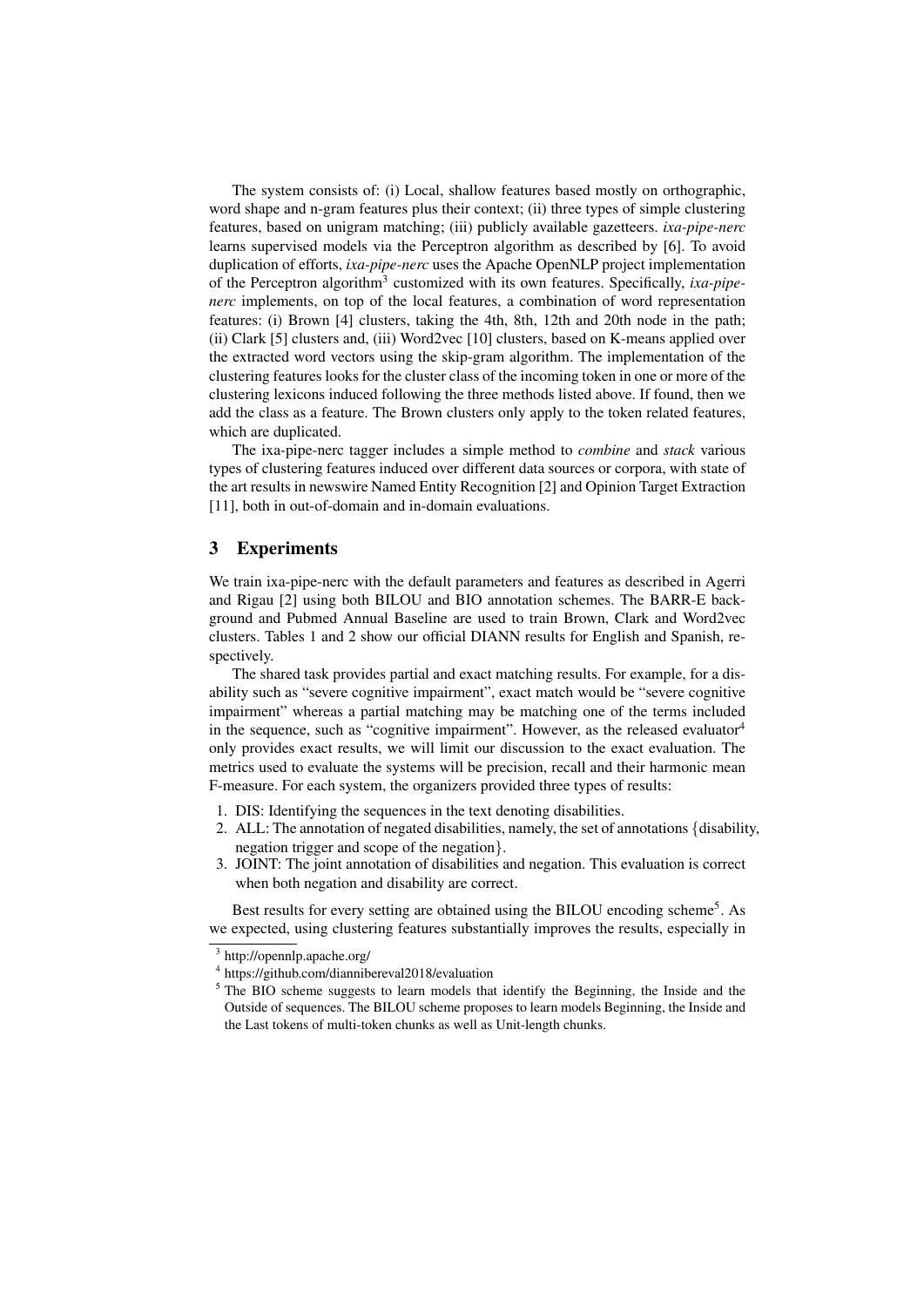|                                                                                       | <b>DIS</b> |  |  |                                                             | ALL. | <b>JOINT</b> |           |  |
|---------------------------------------------------------------------------------------|------------|--|--|-------------------------------------------------------------|------|--------------|-----------|--|
| Features                                                                              |            |  |  | Precision Recall F1 Precision Recall F1 Precision Recall F1 |      |              |           |  |
| (run 2) Local                                                                         | 70.6       |  |  | 49.4 58.1 75.0 39.1 51.4 68.5                               |      |              | 45.7 54.8 |  |
| $(run 1) Local + CPUB300$ 70.1 53.1 60.4 66.7 43.5 52.6 67.2                          |            |  |  |                                                             |      |              | 49.0 56.7 |  |
| Table 1. Official DIANN 2018 Exact English Results. CPUB300 (run 1): Clark PubMed 300 |            |  |  |                                                             |      |              |           |  |

|                                         | DIS  |           |  | ALL.           |  |  | <b>JOINT</b>                                                              |           |  |
|-----------------------------------------|------|-----------|--|----------------|--|--|---------------------------------------------------------------------------|-----------|--|
| Features                                |      |           |  |                |  |  | Precision Recall F1 Precision Recall F1 Precision Recall F1               |           |  |
| (run 2) Local                           | 64.1 |           |  | 61.6 62.8 92.9 |  |  | 59.1 72.2 63.3 59.4 61.3                                                  |           |  |
| $(run 1) Local + BBE2000$               | 65.0 | 64.2 64.6 |  | 1.0            |  |  | 54.5 70.6 64.4                                                            | 61.6 62.9 |  |
| $(m_2, 2)$ $I = -1$ $R_{D}$ $R_{C2000}$ |      |           |  |                |  |  | $\epsilon$ A $\epsilon$ (0 $\epsilon$ (0 $\epsilon$ (0 $\epsilon$ 0 $\pi$ |           |  |

(run 3) Local + BBEC2000 63.6 65.5 64.5 92.3 54.5 68.6 62.6 62.9 62.7 Table 2. Official DIANN 2018 Exact Spanish Results. BBE2000 (run 1): Brown BARR-E 2000 classes; BBEC2000 (run 3): Brown BARR-E corrected 2000 classes; Local (run 2).

terms of recall. However, unlike previous works using the same system [2], the combination of clusters from different data sources does not improve performance. Still, and considering the lack of hand-engineered features and resources employed for the task, the official exact results are quite competitive, especially for Spanish.

#### 3.1 Tokenizing the Test Set

classes. Local (run 2).

Together with the official results, the task organizers also released the Gold standard test set, which allowed us to perform an extra experiment using exactly the same models trained for the official runs and showed in Tables 1 and 2. We tokenized and segmented the test set and fed it to ixa-pipe-nerc for testing. Given that ixa-pipe-nerc works at token level, we suspected that our official runs were hindered by the fact that the Raw test set was not tokenized and we had to annotate the Raw test set without proper segmentation and tokenization.

|                                               | <b>DIS</b> |  |  |                               | ALL.      | <b>JOINT</b>                                                |           |  |
|-----------------------------------------------|------------|--|--|-------------------------------|-----------|-------------------------------------------------------------|-----------|--|
| Features                                      |            |  |  |                               |           | Precision Recall F1 Precision Recall F1 Precision Recall F1 |           |  |
| (run 2) Local                                 | 82 O       |  |  | 63.7 71.7 68.7 47.8 56.4 79.2 |           |                                                             | 59.6 68.1 |  |
| $(run 1) Local + CPUB300$ 85.5 65.8 74.4 68.7 |            |  |  |                               | 47.8 56.4 | 82.9                                                        | 61.7 70.7 |  |
| <b>IxaMed</b>                                 | 78.6       |  |  | 86.0 82.1 47.6 43.5 45.5 74.6 |           |                                                             | 81.1 77.7 |  |

Table 3. DIANN 2018 Exact English Results on tokenized test data. CPUB300 (run 1): Clark PubMed 300 classes. Local (run 2).

Tables 3 and 4 show the results of applying the models used for the official runs to the tokenized and segmented test set.

As it can be seen, the improvements are substantial, to the point that our system now obtains the second best results across languages and evaluations, although still lower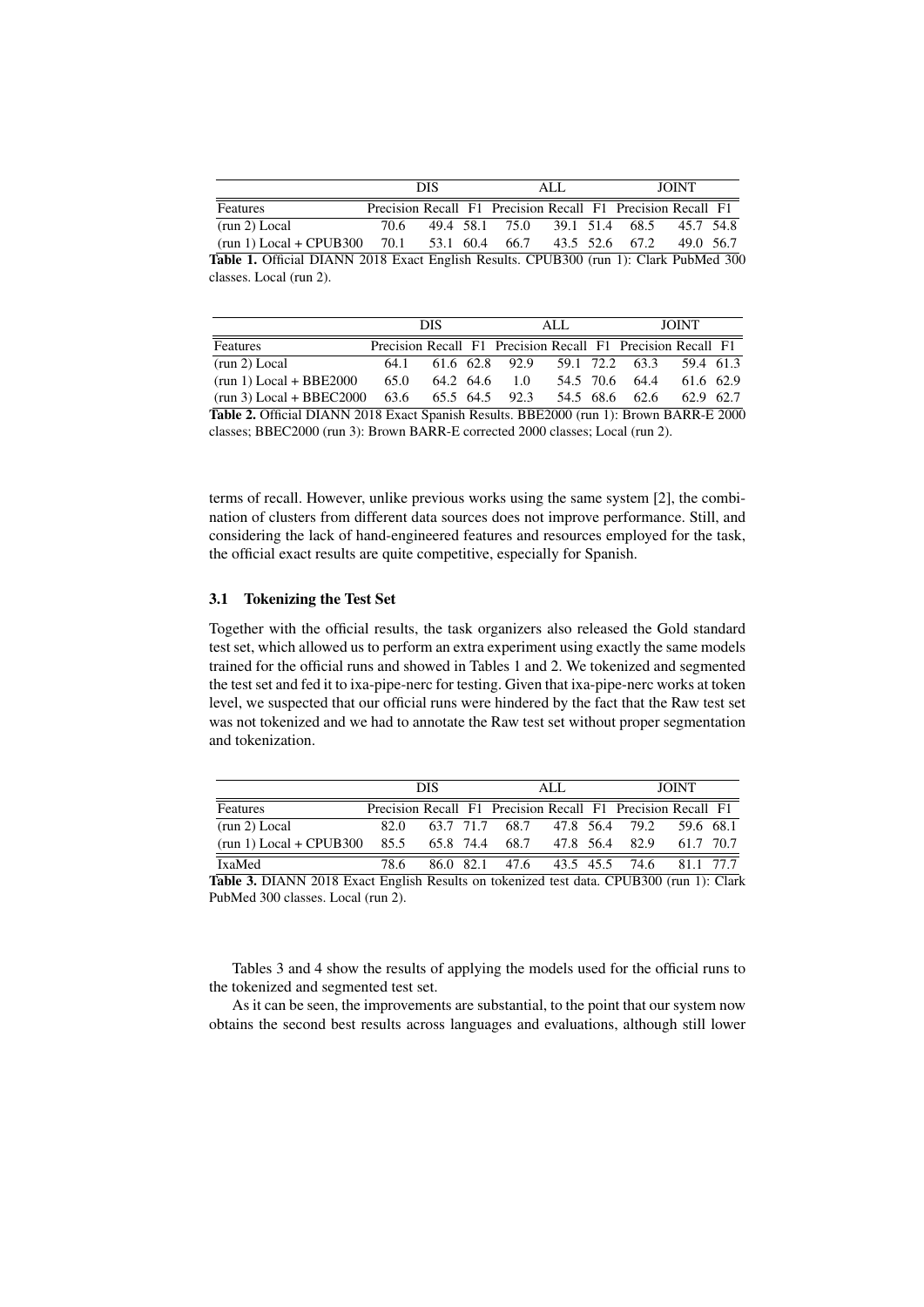|                            | <b>DIS</b> |           |  |                                                             | ALL.      |      | <b>JOINT</b>   |           |  |
|----------------------------|------------|-----------|--|-------------------------------------------------------------|-----------|------|----------------|-----------|--|
| Features                   |            |           |  | Precision Recall F1 Precision Recall F1 Precision Recall F1 |           |      |                |           |  |
| (run 2) Local              | 71.0       |           |  | 71.6 71.3 1.0                                               |           |      | 54.5 70.6 70.7 | 68.5 69.2 |  |
| $(run 1) Local + BBE2000$  | 75.0       | 72.0 73.5 |  | 1.0                                                         | 59.1 74.2 |      | 74.5           | 68.9 71.6 |  |
| $(run 3) Local + BBEC2000$ | 71.5       | 74.6 73.0 |  | 1.0                                                         | 59.1 74.2 |      | 70.5           | 71.1 70.9 |  |
| IxaMed                     | 75.7       | 817 786   |  | 88.9                                                        | 72.7      | 80.0 | 74.6           | 79.5 77.0 |  |

Table 4. DIANN 2018 Exact Spanish Results on tokenized test data. BBE2000 (run 1): Brown BARR-E 2000 classes; BBEC2000 (run 3): Brown BARR-E corrected 2000 classes; Local (run 2).

than the results obtained on most evaluations by IxaMed [7], a system developed for the medical domain by our colleagues at IXA Group<sup>6</sup>. Nonetheless, we believe that our results are particularly interesting considering the lack of specific manual adaptation to the domain.

## 4 Concluding Remarks

In this paper we have presented some experiments showing how to quickly and easily adapt a general purpose sequence labeller to the medical domain. The tagger uses shallow local features enriched with semi-supervised features based on distributional semantics. The result is a robust, language independent tagger suitable to be easily applied across languages and domains. The official results obtained, while fairly competitive themselves, are substantially improved by providing the sequence labeller with a tokenized and segmented input. If we compare our results with IxaMed, the best system in most of the evaluation settings, we obtain better results in terms of precision but recall needs to be further improved. We believe that this could be achieved by training clusters using more closely related data sources to the DIANN datasets, instead of using readily available data, as we have done for these experiments. The models and tools are freely available under Apache License  $2.0<sup>7</sup>$ .

## Acknowledgements

This work has been supported by Spanish Ministry of Economy and Competitiveness (MINECO/FEDER, UE), under the projects TUNER (TIN2015-65308-C5-1-R) and CROSSTEXT (TIN2015-72646-EXP).

## References

1. Agerri, R., Bermudez, J., Rigau, G.: IXA pipeline: Efficient and ready to use multilingual NLP tools. In: Proceedings of the Ninth International Conference on Language Resources and Evaluation (LREC'14). pp. 3823–3828. Reykjavik, Iceland (May 2014)

<sup>6</sup> http://ixa.eus/

<sup>7</sup> http://ixa2.si.ehu.es/ixa-pipes/